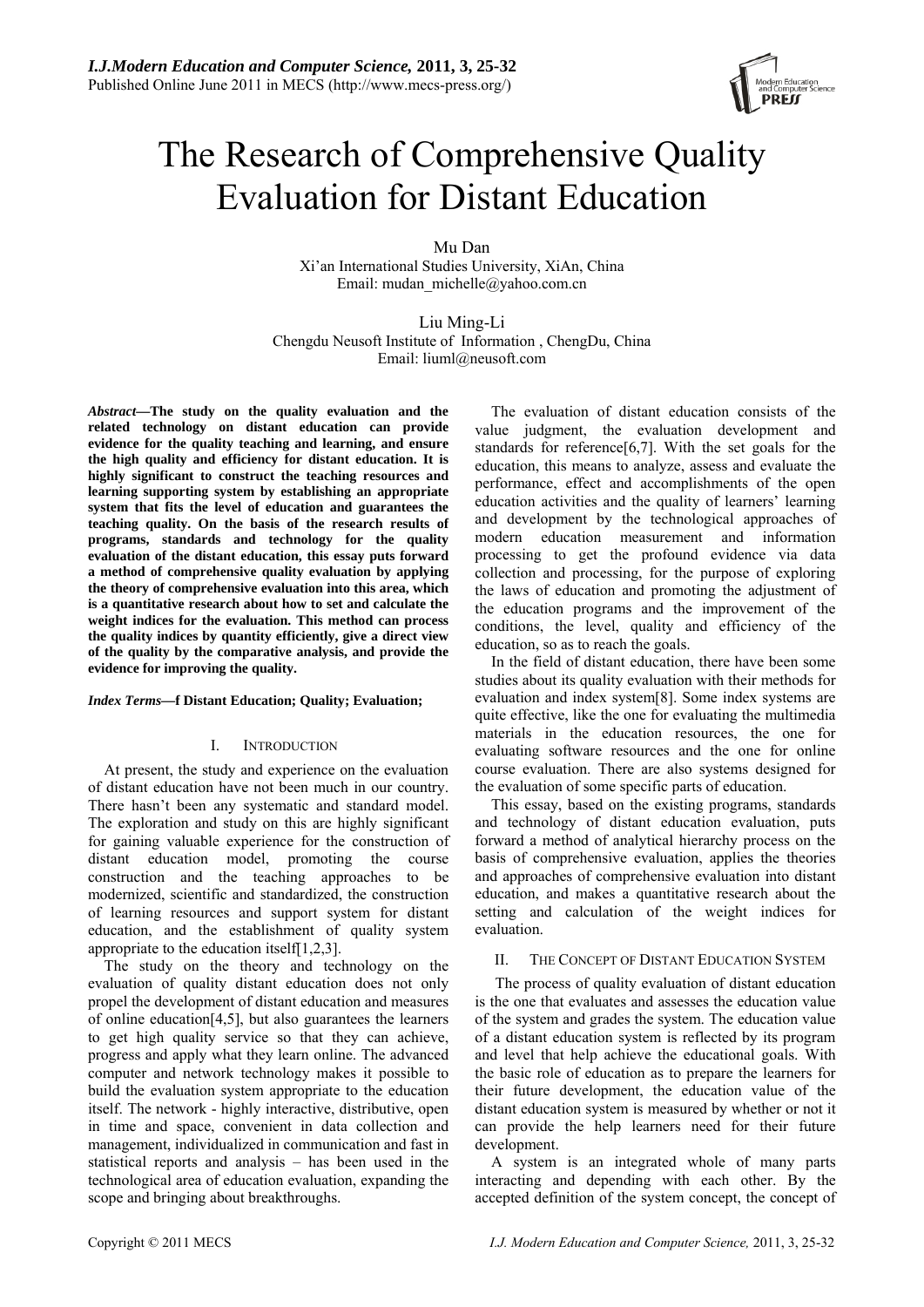distant education system, in the opinion of the author, can be defined as: the distant education system is an integrated whole with the key components of educators, learners, media, channels, administration (management), evaluation and so on, interrelating and interacting with each other to prepare talents for the social and cultural development.

To get an in-depth understanding of this concept, the following must be taken into account (the attention must be drawn to the following):

1)The key components of the distant education system consist of educators, learners, media, channels, administration and so on.

2)The function of the distant education system is to prepare talents via the means of education for the social and cultural development.

3)It is an open social system exchanging with the materials, energy and information of the outside world.

4)There are 3 levels in distant education system: development strategy and macro decision-making, education mode and administration, and the course of education.

# *A The Basic Mode of Distant Education*

Being time-bound or not, modern distant education systems (Internet-based) can be divided into real-time system which is in synchrony with the teaching, and the non real-time system which is not. The related technology- TV broadcast, video TV, cable TV and satellite digital channels-with the two teaching modes is also different and with each of their own strength and weakness. Generally speaking, the technological application for modern distant education is Internet oriented, with the internet as the theme of distance education and other technologies as supplements.

*1) Real-time Distant Education Mode* 

In the implementation of real-time education mode, a distant education center and some distant classroom are set up in the distant education web for the teaching, lectures and discussions. Each classroom is facilitated with a digital whiteboard, camera, monitors, scanner, projector, mike, loud speakers and so on. Teachers give their lesson by the schedule in the syllabus in the education center and their dynamic video, voice and teaching PPT are transmitted to the local and distant classrooms with the help of the facilities. In the teaching, teachers can use either the prepared PPT or whiteboard, and display information via scanner and projector. In this real-time education mode, it is the same as the face-toface teaching for the students to raise question from the local or distant classrooms, and for teachers to answer these questions and check upon students' learning in each different classrooms by switching the monitors and control unites.

## *2) Non-Synchrony Education Mode*

Non-synchrony education mode is also called non realtime education mode, which is web-based multimedia education-the distant website education mode. Non realtime education is good for individuals to choose the teaching content, time, teaching mode or even tutors according to their own wish and needs. Learners can learn through their computers at home or office, or portable machine on their travels.

# *B.The Elements of the System*

All the necessary resources for the distant learning are regarded as the elements of the distant education system, which can be divided and analyzed from learners' perspective into the following;

The element of teachers:Teachers, here in broad sense, include not only those who deliver the lesson but also compilers of the textbooks, designers of the course, programmers, those of multi-media producing and so on. Teachers are a team, collaborating to finish the course design and making and the construction of other learning resources.

The Element of Learners:Apart from each individual leaner, it also refers to the groups formed these individuals and the relationship between them. Learns, both as the receiver and the sender of the education distribution, put forward their learning needs and drive forward the operation of the distant education system with the interaction among them for the exchange and share of information.

 The Element of Information:In distant education, information broadly refers to the learning content, teaching resources, information feedback and control, and so on. This element is for the analyzing the features and the distribution course of the information.

Learning Support Element (The Element of Media Channel):It includes the communication network, terminal equipment, application system, and each individual teaching center.

The Element of Administration:It refers to school management, teaching administration, the development of courses and materials, and the quality control and evaluation. The traditional administration content is seamlessly linked between the system levels and the service levels into an interface, via which learners can know about their file and related information with the help of Internet and voice mail.

The Element of Evaluation:As a key component of quality evaluation of the distant education system, this element includes the index system of education quality evaluation, evaluation methods and schemes, the test and evaluation of learning effect.

## *C.The Quality Evaluation Mode of Distant education*

From the perspective of communication, teaching activities are a course of transferring the information. Modern distant teaching activities are special course of information transfer via the technological means based on network. To elaborate the structure of this course and the relationship between the elements which build up the course, modeling is necessary. "Mode" is a theoretical and concise expression of the object world. Dautch, a famous expert in communication, puts forward that mode is "the rule of the structure and operation of a symbol, which links the existing structure and course with the related important elements". Communication mode serves as the key to the correct understanding of the communication activities, revealing the order of the sub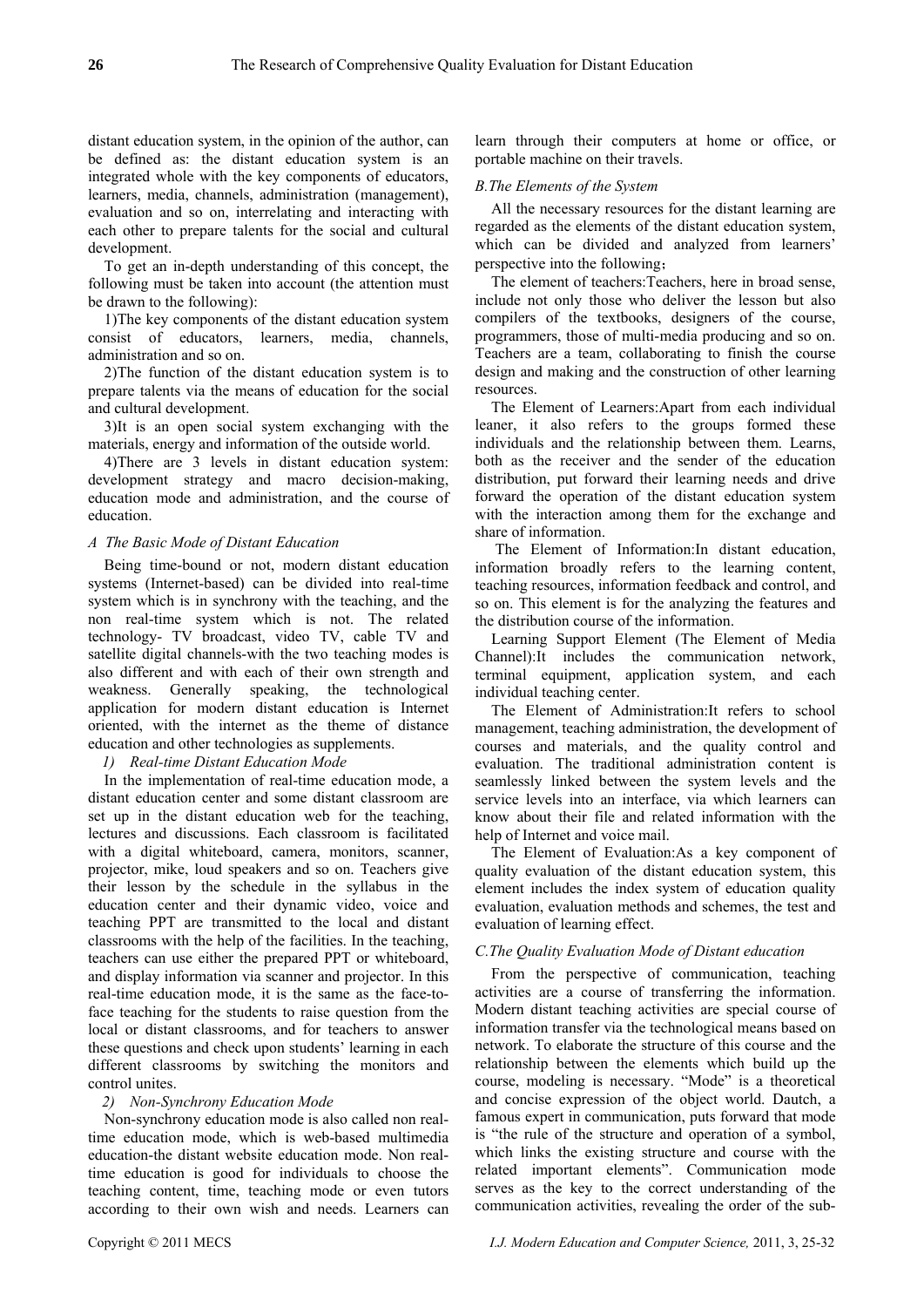systems and elements, the form of the structure and relations with the outside world. Thus, it is possible to get a full picture, when any of the elements is analyzed, about the complex relationships and interactions of this element with others. Teaching actually is the interaction between teachers and students, who enjoy an equal relationship in modern distant education, which is different from the traditional classroom teaching with teachers as the subject and students as the object, from that with students as the only subject and teachers as the object.

 In modern distant teaching activities, there involves the face-to-face interaction between the teachers and students, but just relatively less. The major interactions are achieved via the teaching interactive channel based on network and other modern information technologies. Though, relatively separated in time and space, these interactions can be in or not in synchrony. According to Shram, the two-way cycle mode refers to the equal communication between two individuals and the range of their common experience has a direct influence on the range and depth of the communication between these two individuals. Hence, there should be a profound understanding of the learners first before the study of the feedback, which is the study of interaction.

This essay specifies the elements that affect the teaching effect – the teaching quality-from the perspective of a system. When in order, these elements are who–teacher element, talks about–teaching content, through–teaching platform, to whom–students, to the effect–teaching quality. Based on the analysis of distant education system, the author thinks such a model of modern distant education evaluation can be constructed:



Figure 1. Model of Distant Education Evaluation

## III. THE PROCESS OF DISTANT EDUCATION EVALUATION

The evaluation of distant education has to go through a process that includes setting the target and goals, making the plan, organizing the personnel, the implementation of the plan, data collection and processing, and the feedback of the processed results.

The preparation of evaluation mainly is about setting the target and goals, making the evaluation plan and the organization and training of the people for the evaluation. It is the first step to set the target of evaluation in distant education in line with the principle of being beneficial, easy to implement and clear. The goal of evaluation should consist two parts: the standards with the values common in education evaluation and the standards especially valuable for distant education. Making the evaluation plan is the essential part, which includes the establishment of the index system, the collection method and the processing technology for each index, the organization and the work schedule of the evaluation. In this plan, the index system is the core and the basis for conducting evaluation of modern distant education. It has to aim at the target and goals of the evaluation to decide the source data and what technology and method to adopt for the data processing.

The implementation is mainly about data collection by the methods for each index designed in the evaluation plan. In the phase of data processing and feedback, the data information has to be analyzed by quantity and attributes. For the quantitative analysis, it needs to set up math models and design and develop program for processing the collected data. The result of which is used to evaluate the teaching activities and draw the conclusions. A report is given as feedback together with advices for improvements.

 By the task and the time of taking place, the evaluation can be divided into forming evaluation and summary evaluation. In distant education, to provide the learning objectives, contents and strategies appropriate for the learners, it is also necessary to give a diagnostic evaluation of the learners.

The diagnostic evaluation refers to the evaluation of learners before they start learning, which is given before a course or a unit to assess learners' level in knowledge, feeling and skills so as to make the teaching meet the needs and background of the learners. The result of which will be taken as evidence for the course design, the selection for contents and teaching methods, and for the learners to make learning goals and plan and select the learning methods and contents. In the online teaching diagnostic assessment, it is by the goal of evaluation that the learners' knowledge and ability are measured. Questionnaires are used to get the information about learners' knowledge, learning conditions, needs and attitudes. The evaluation outcome is drawn from the data captured in the measurement and the statistics from the questionnaire. All this makes it possible in the teaching to divide the learners into groups and provide different learning resources that fit each of them. And the teaching design, progress, strategies and methods are chosen to fit the learners according to their different characteristics. This evaluation is only targeted at the learners.

The forming evaluation refers to the continuous assessment throughout the whole process of a teaching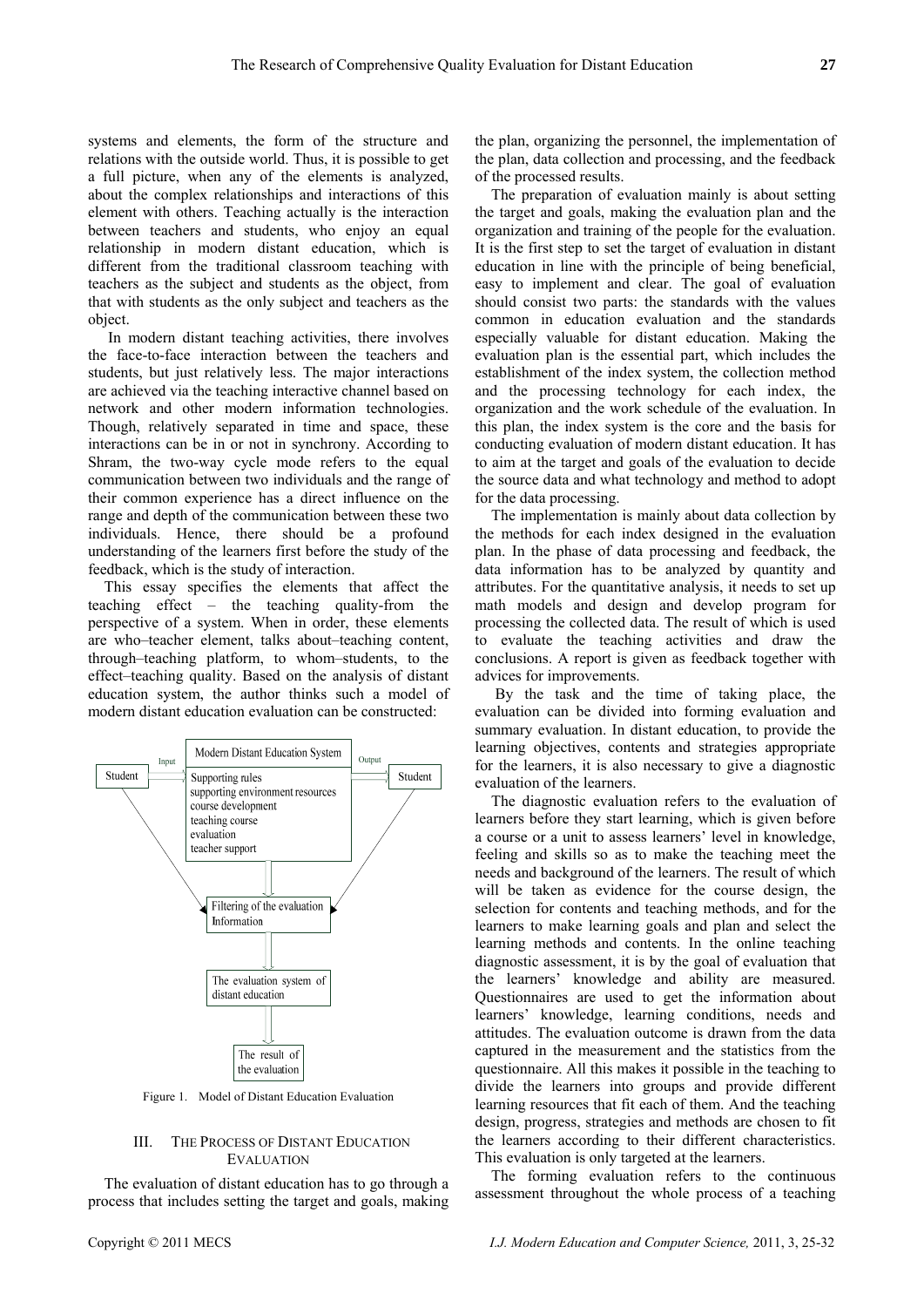activity for the purpose of making it better. It allows us to understand the teaching efficiency of teaching and the learners' progress and problems in a period. With the intime feedback, the teaching is adjusted and improved in time. As the forming evaluation is done during the course, all the efforts should be devoted to the improvement of this course**.** This principle lays the emphasis on the tracking and feedback of the teaching system in the process of real-time teaching and learning so as to identify the problems and give the feedback to learners, or make-up measures or plans are given to reduce the loss. Along with the tracking, the emphasis is also put on investigating whether the learners are motivation-driven, their attitude and their learning progress so that descriptions, warnings and suggestions are given. Once the teaching program is deployed, teachers collect the timely feedback for evaluation so as to find out the teaching and social value of the teaching program, whether the expected goals and efficiency are met, and strengths and weakness, to provide encouragement, reminding and guidance for the coming learning, and to make adjustment and suggestions about the teaching. All these work is also important for the improvement of the whole teaching system, which can only meet the needs of the learners with a continuous effort for improving the functionality, so that the distant learning can enjoy a sustainable development.

The summary evaluation normally refers to that given at the end of the period when the teaching is finished. It aims to see to what extent the teaching goals are achieved, review the work of teaching, and assess the learners' final score so as to understand the efficiency of teaching and give the final evaluation and result for the teaching and learning. In online teaching, the summary evaluation gives the final comments and results about all the learning activities of the learners, and the teaching performance of the teachers, even including the completion of learning, the graduation, the decision on awards and the evaluation of teachers.

#### IV. THE METHOD OF MULTI-ATTRIBUTE COMPREHENSIVE EVALUATION

As a combination of modern communication technology and education, online education has its advantage over other forms of education. The studies about rules and characteristics of online education are just at still at its early stage. It is highly expected to build an effective system for quality evaluation and control. Some experts and researchers in distant learning have put forward many programs, standards and technologies for the quality evaluation of the distant learning, many of which can be applied and used for reference.

Facing the already designed evaluation indices, how to decide the priority of them as the function of each index in the comprehensive evaluation and their different weight are different? With the reference to the views of the experts and the importance placed on the roles of teachers and learners, this essay puts forward a method of analytical hierarchy process based on comprehensive evaluation, applying the theory and methods in the quality evaluation of distant learning, that sets, calculates and gives a quantitative study of the weights of the indices.

# *A. The Multi-Attribute Comprehensive Evaluation*

In our daily life, we often have to make all kinds of judgment, like which university enjoys a good fame. To judge whether a university is good, we need to compare several universities from the aspects of their scale, teaching quality, research outcomes, the location of the campus and so on. The process of giving the answer is the just the process of evaluation and a process of decision making with limited programs.

The comprehensive evaluation refers to the overall subjective, just and reasonable evaluation of a target. If this target is seen as a system, the above questions can be expressed abstractly like this: in several (similar) systems, how to distinguish which one operates well or which doesn't? This is a very common comprehensive judgment question – the comprehensive evaluation problem. For the decision-making from limited several programs, comprehensive evaluation is the prerequisite for the decision making. The right decision only comes from the scientific comprehensive evaluation.

Generally speaking, the elements for comprehensive evaluation consist of the following:

(*a*) The Object of Evaluation:The units digit is bigger than one for the targets of the same category. Assume (all for the same category) that the targets for evaluation and the system are marked respectively as:  $s_1, s_2, \ldots, s_n$  (n>1)

(*b*) The Evaluation Index:The operation of each system (or the development of the systems) can be expressed by vector X, among which each component reflects the condition of the system from its perspective. Thus, X is the system's condition vector and works as the index for the system's condition of operation. Generally, in creating the index system, the rules to abide by are: systematic, scientific, comparable, measurable, and (as much as possible) independent. Without loss of generality, assume that there are *m* items of index and marked respectively as:  $x_1, x_2, \ldots, x_m(m>1)$ .

(*c*) Weight Coefficient :In regard to the purpose of evaluation, the relative importance between each index can be different. The relative magnitude of this importance between the indices can be marked by the weight coefficient. Assume that  $\omega_i$  is the weight coefficient of index  $x_i$  generally  $\omega_i \ge 0$ *m*

$$
(i=1,2,...,m), \sum_{i=1}^{m} \omega_i = 1
$$

(*d*) The Model of Comprehensive Evaluation: The compre-hensive evaluation with multiple indices (or attributes) refers to the math model (or algorithm) that combines multiple assessment indices into comprehensive evaluating values as a whole. That is to say, on the basis that there are *n* elements of evaluating values  $\{x_{ij}\}$ (i=1,2,…,n;j=1,2,…,m), how to choose or construct  $\omega = (\omega_1, \omega_2, \dots, \omega_m)^T$  in  $y = f(\omega, x)$  as the index weight vector and  $X=(x_1, x_2,..., x_m)^T$  as the state vector of the coefficient. From these algorithm, what can be drawn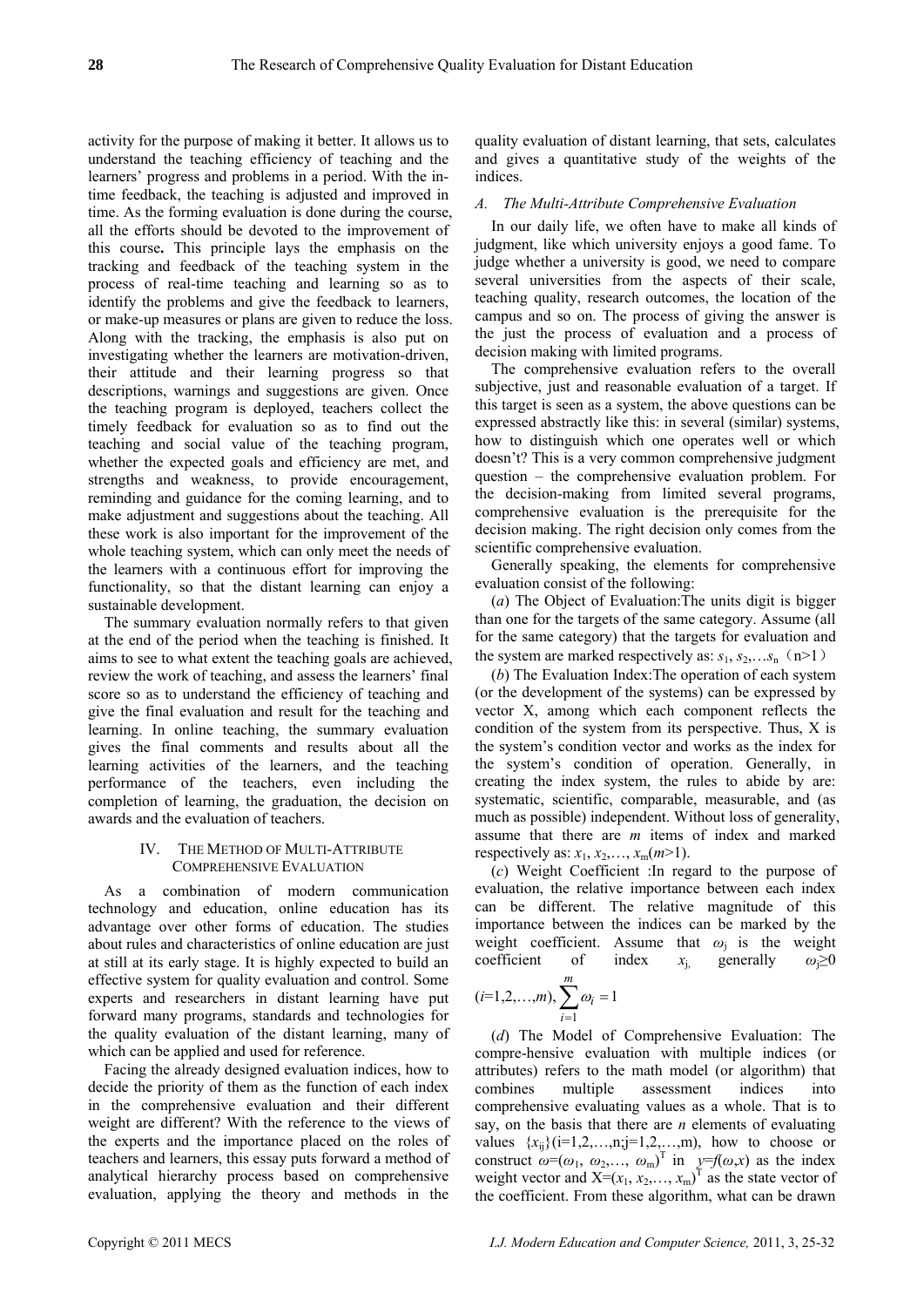is that the comprehensive assessment values  $y_i = f(\omega, x_i)$ ,  $X_i = (x_{i1}, x_{i2},..., x_{im})^\text{T}$  are the condition vector (i=1,2,…,n) of the *i*th System, and *n* elements of systems can be sorted or categorized according to the value of  $y_i$  (from small to big or big to small).

#### *B. Analytical Hierarchy Process*

 Analytical hierarchy process (AHP) is one of the comprehensive evaluation methods, which is shown as Figure.2. In systematic analysis of social, economic and scientific management problems, what we often come across is a very complex system with many factors that are interrelated and inter-constrained. Analytical hierarchy process is a easy and practical solution to this kind of complicated problems.

The idea and process of AHP can be divided into the following steps:

*1) Construct the Comparative Judgment Matrix for Pairs* 

After the construction of hierarchical structure, the relationship of subordination is set up. Assume that element *a* as the principle of the upper level and it has a dominance over the elements  $x_1, x_2, \ldots, x_n$  of the lower level so that the corresponding weight of  $\omega_i$ (i=1,2,...,n) to  $x_i$  is given according to their hierarchy under the principle *a.* For most of the social and economic problems, especially when people have to judge the importance of an issue, it is never easy to get the weight of these elements directly. AHP adopts the comparative judgment for pairs to compare the impact of *n* elements of  $x_1, x_2, \ldots, x_n$  to principle *a*, so as to pin down their proportions in principle *a*. Take two elements  $x_i$ ,  $x_i$  each time and use  $a_{ii}$  as the comparative degree of their relative importance, the overall result of comparison can be expressed by  $A=(a_{ij})$ , which is called comparative judgment matrix.



Figure 2. Analytical hierarchy process

The basis or source of the assigned value of aij (Figure 3) can be provided by the decision maker, or decided via their dialogue, or acquired through technological consulting done by an analyst, or decided by other means what they think fit.

| Assigned<br>Value (xi/xj) | Explanation                                                                                        |
|---------------------------|----------------------------------------------------------------------------------------------------|
| 1                         | To compare index xi with index x <sub>1</sub> , they<br>are at the same degree of importance       |
| 3                         | To compare index xi with index x <sub>1</sub> , index<br>xi is a bit more important than index xi- |
| 5                         | To compare index xi with index x <sub>1</sub> , index<br>xi is obviously more important than xj    |
| 7                         | To compare index xi with index x <sub>1</sub> ,<br>index xi is much more important than xi         |
| 9                         | To compare index xi with index xi, index<br>xi is extremely more important than xj.                |
| 2.4,6,8                   | They correspond to the middle degree of<br>the two judgments next to each other                    |
| To count<br>backward      | To compare x <sub>1</sub> with index xi, the<br>judgment result is ajj=1/ajj.                      |

Figure 3. The explanation of assigned value

# *2) The Calculation of the Relative Weight of Each Element .*

The judgment matrix A is got through the comparative judgment for pairs about the elements  $x_1$ ,  $x_2$ ,  $x_n$ , Assume that A is a consistent matrix,  $\omega = (\omega_1, \omega_2, ..., \omega_n)^T$ , got through solving the problem with the eigenvalue of the matrix and then normalized into elements of  $x_1, x_2, \ldots$  $x_n$  are sorted. This method is called the eigenvalue of calculating the sorting weight vector.

*3) Test on the Consistency of the Judgment Matrix* 

Quite often, anyone who makes the judgment can identify the difference between the value of  $a_{ii}$  and the objective existence of  $\omega_i/\omega_i$ . It is necessary to test on the consistency of the constructed judgment matrix.

Based on the theory of matrix, the variables of the eigenvalue of the matrix can be used for testing the degree of the consistency of the judgment matrix. The quantitative index for measuring the consistency is called C.I. (consistent index). Saaty T. L. defines it as  $C.I = (\lambda_{max}-m)/m-1$  and proposes to use the average R.I (random consistency) to revise C.I.

The process of calculating the average R.I. (random consistency) index is as follows:

In regard to the fixed value *m,* choose the value of *m*(*m*-1)/2 randomly and independently from  $1,2,\ldots,9,1/2,\ldots,1/9$  as the element of matrix's upward triangle, the element of main diagonal is assigned 1, the element of downward triangle is assigned the reciprocal, then we get the random orthogonal inverse matrix A'.

The calculation gives the consistency index of A: R.I.  $=$ ( $\lambda'_{\text{max}}$ *-m*)/*m*-1

Repeat the above steps to get enough amounts of samples. Calculate the average value of R. I. samples. The average value of R.I. of 1000 samples is given in Figure 4.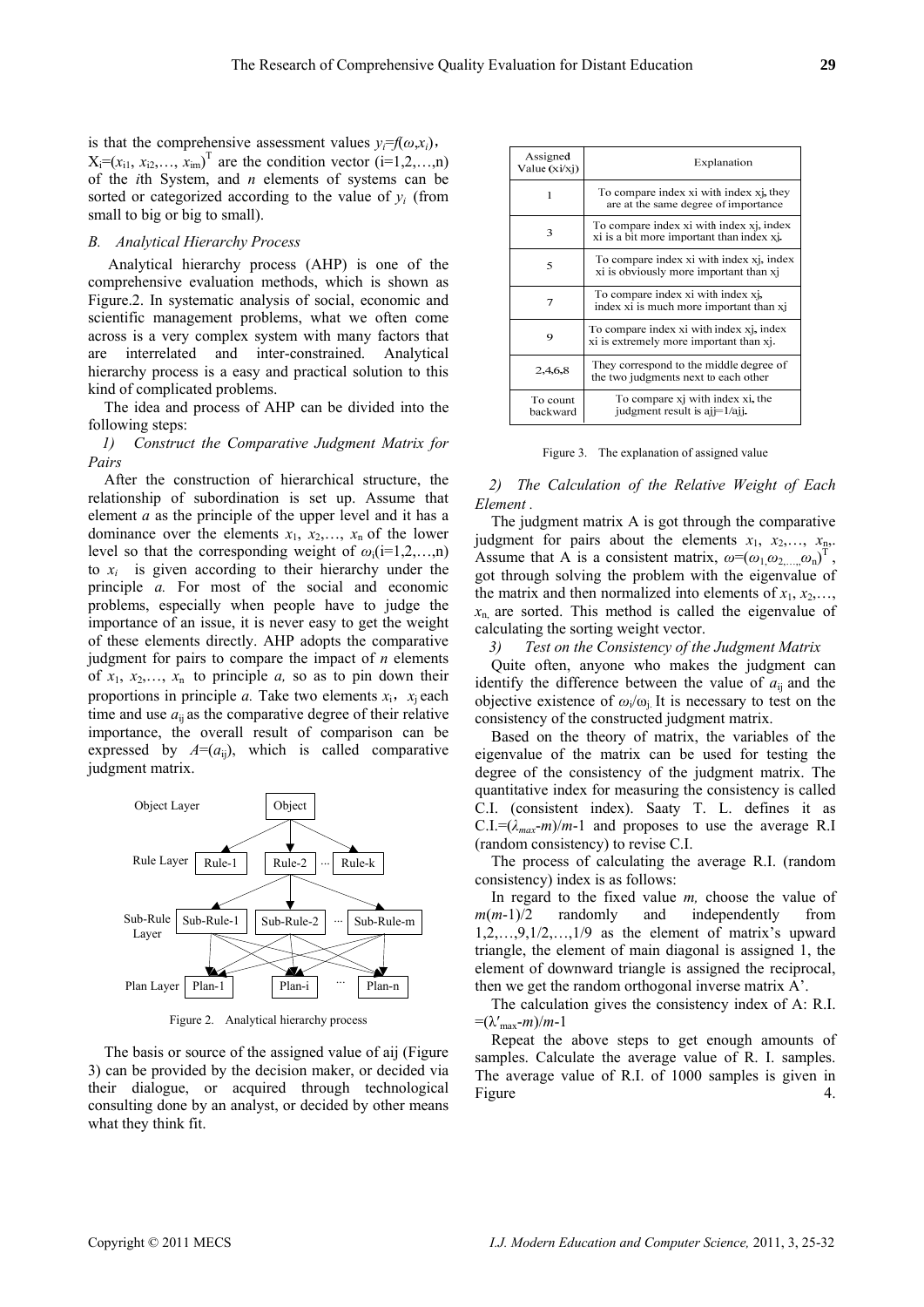| m    | $\overline{2}$                                        |  | - 6                                   |    |
|------|-------------------------------------------------------|--|---------------------------------------|----|
| R.I. | $\theta$                                              |  | $\vert$ 0.51 0.89 1.11 1.24 1.34 1.42 |    |
| m    | $\Omega$                                              |  | $10 \mid 11 \mid 12 \mid 13 \mid 14$  | 15 |
|      | R.I.   1.46   1.48   1.51   1.54   1.55   1.57   1.58 |  |                                       |    |

Figure 4. The average value of R.I

The two order judgment matrix can be consistent eventually. When the matrix's order is bigger than 2, The result of compare C.I. with R.I. is called C.R. When the  $C.R.=C.I/R.I.<0.1$ , the judgment matrix has nonconsistency; Otherwise, initializing judgment matrix is not good and need to be assigned value again until the consistent is checked rightly.

*4) Test on the Consistency of the Combined Weight of Elements (program plan) and the Overall Consistency* 

If a system can be divided into three layers, assuming the top layer as z, the second layer as  $Y = \{y_1, y_2, ..., y_n\}$ and the third layer as  $X = \{x_1, x_2, \ldots, x_m\}$ , and the weight vector of Y to z as  $\omega_z(Y)=(\omega_z(y_1), \omega_z(y_2), \ldots, \omega_z(y_n))^T$ and C.I<sub>vi</sub>(X) (i=1,2,-...m), the proportion of  $x_i$  in *z* is:

$$
\omega_z(x_j) = \sum_{i=1}^n \omega_{y_j}(x_j) \omega_z(y_i), j=1,2,...,m.
$$

If  $r_{ii} = \omega_{vi}(x_i)$ , R=R( $r_{ii}$ ), the above equation can be expressed by vector: *ω*z(X)=R*ω*z(Y). *ω*<sup>z</sup>  $(X)=(\omega_z(x_1),\ldots,\omega_z(x_m))^T$  is the about the vector of X about *z*.  $\omega_z$  (Y)=( $\omega_z$ (y1),..., $\omega_z$ (yn)) is the vector of Y about *z*.

As to the  $C.I_z(Y)$  and  $C.I_{vi}(X)(i=1,2,...,n)$ , the consistency index of X about z is defined as *n*

$$
C.Iz(X)=C.Iz(Y)+\sum_{i=1} \omega_z(y_i) \ C.Iyi(X). The corresponding
$$

randomizing consistency index is

R.I<sub>z</sub>(X)=R.I<sub>z</sub>(Y)+
$$
\sum_{i=1}^{n} \omega_z(y_i)
$$
 R.I<sub>yi</sub>(X).

#### *C. The Algorithm of Sorting Weight*

What introduced here is one of the methods: use the square root law (averaging method) to get the characteristic vector corresponding to the maximum eigenvalues of the judgment matrix.

Assume m phase judgment matrix is  $A=(a_{ii})$ .

Multiply the elements one after another, and extract a root of *m*. This is to get the geometrical mean:

$$
b_i=(\prod_{j=1}^m a_{ij})^{1/m}, i=1,2,...,m.
$$

Then normalize  $b_i(i=1,2,...,m)$  and we get the weight of index *x*j:

$$
\omega_j = b_j / \sum_{k=1}^m b_k
$$
, j=1,2,...,m.

Whether the method of the square root law is reasonable can be explained by the conditions for consistency of A.

#### *D. The Approximate Calculation of λmax*

To test for the consistency of the judgment matrix, λ*max,*  as the biggest value of the judgment matrix used in C.I, needs to be calculated.

Assume *m* level of the judgment matrix as  $A=(a_{ii})$ , and the eigenvalue of A's normalization has been got as  $\omega = (\omega_1, \omega_2, \ldots, \omega_m)^T$ 

And assume that the maximum value of the judgment matrix is  $\lambda_{max}$ . Expand the characteristic equation of matrix A*ω*=*λmaxω,* we get:

$$
\sum_{j=1}^{m} a_{ij} \omega_j = \lambda_{\max} \omega_i , i=1,2,...,m.
$$

Divide the both sides by  $\omega_i$  and then add *i* then we get

$$
\lambda_{max} = \sum_{i=1}^m \left( \sum_{j=1}^m a_{ij} \omega_j \right) / \omega_i \ .
$$

#### V. THE APPLICATION OF THE COMPREHENSIVE EVALUATION METHOD

Apply the method of hierarchy analysis into the calculation of the weight for the index system of evaluating the teaching course of the distant education, and compare with the comprehensive evaluation value acquired from the teaching course projects of each term. The following chart, taken in this essay as the index system for the quality evaluation of the teaching course of distant education, is used to show how the weight and the comprehensive evaluation value are calculated.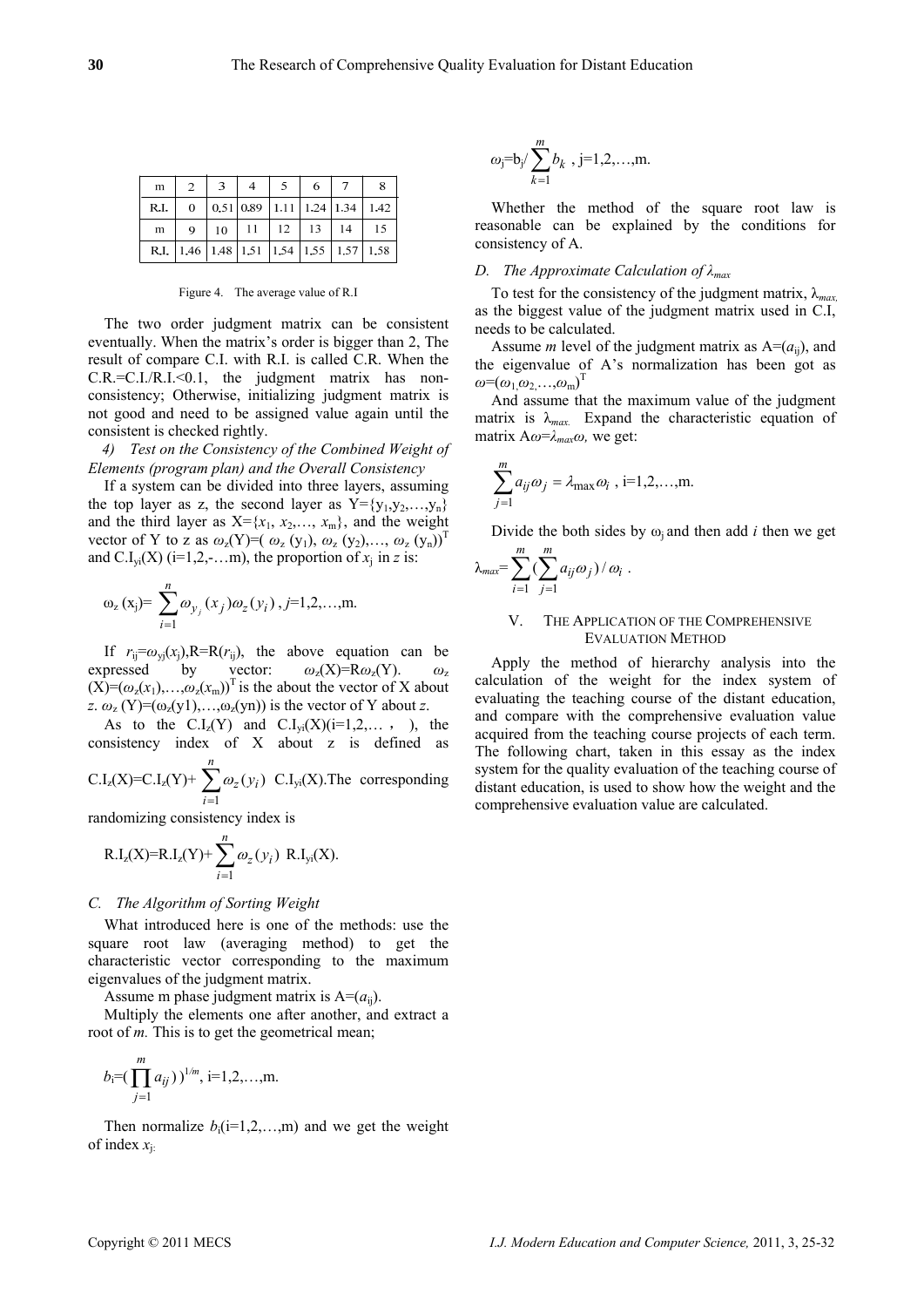| L1 Index            | L <sub>2</sub> Index        | L <sub>3</sub> Index                  |  |
|---------------------|-----------------------------|---------------------------------------|--|
|                     |                             | Make-up of personnel                  |  |
|                     |                             |                                       |  |
| Import the courses  | Teacher                     | Syllabus                              |  |
|                     |                             | Content Update                        |  |
|                     | <b>Students</b>             | Learning skills                       |  |
|                     | <b>Resources</b>            | Teaching resources                    |  |
|                     | Supporting                  | Supporting system for                 |  |
|                     | environment                 | network-base learning                 |  |
| Learning support    | <b>Supporting Personnel</b> | Make-up of the personnel              |  |
|                     |                             | Learning assistance                   |  |
|                     | Supporting content          | Learning methods                      |  |
|                     |                             | Mind-set adjustment                   |  |
|                     | Student assessment          | Ways of assessment                    |  |
| Teaching evaluation | Course evaluation           | Satisfaction level of the<br>students |  |

Figure 5. Index of Evaluation

Take the above authentication index of each level of the teaching course in distant education as the rules of each level in the level analysis method, index as that of evaluation, and the relative importance of the index decided after consulting the experts, teacher, administration staff, and students, we get the following comparative matrix.

$$
A = \begin{bmatrix} 1 & 1/3 & 1/3 & 1 \\ 3 & 1 & 1 & 3 \\ 3 & 1 & 1 & 3 \\ 1 & 1/3 & 1/3 & 1 \end{bmatrix},
$$

$$
b_{1j} = 0.577, b_{2j} = 1.732, b_{3j} = 1.732, b_{4j} = 0.577,
$$

$$
\omega_1 = b_{1j} / \sum_{i=1}^4 b_{ij} = 0.125 , \omega_2 = 0.375 , \omega_3 = 0.375 ,
$$

$$
\omega_4 = 0.125 .
$$

$$
A\omega = \begin{bmatrix} 1 & 1/3 & 1/3 & 1 \\ 3 & 1 & 1 & 3 \\ 3 & 1 & 1 & 3 \\ 1 & 1/3 & 1/3 & 1 \end{bmatrix} \begin{bmatrix} 0.125 \\ 0.375 \\ 0.375 \\ 0.125 \end{bmatrix} = \begin{bmatrix} 0.5 \\ 1.5 \\ 1.5 \\ 0.5 \end{bmatrix},
$$
  

$$
\lambda_{\text{max}} = \frac{1}{4} [\frac{0.5}{0.125} + \frac{1.5}{0.375} + \frac{1.5}{0.375} + \frac{0.5}{0.125}] = 4,
$$

C.I.=(*λmax* - 4)/(4-1)=0, R.I.=0.8931,C.R.=C.I./R.I.<0.1, then the consistency of matrix A is verified.

As to the L2 index under "learning support", the matrix for supporting environment of learning, supporting personnel, and learning support content is:

$$
A' = \begin{bmatrix} 1 & 5 & 3 \\ 1/5 & 1 & 1 \\ 1/3 & 1 & 1 \end{bmatrix},
$$
  
\n
$$
b'_{1j} = 2.44, b'_{2j} = 0.588, b'_{3j} = 0.696,
$$
  
\n
$$
\omega'_1 = b'_{1j} / \sum_{i=1}^3 b'_{ij} = 0.655, \omega'_2 = 0.158, \omega'_3 = 0.187,
$$
  
\n
$$
A'\omega' = \begin{bmatrix} 1 & 5 & 3 \\ 1/5 & 1 & 1 \\ 1/3 & 1 & 1 \end{bmatrix} \begin{bmatrix} 0.655 \\ 0.158 \\ 0.187 \end{bmatrix} = \begin{bmatrix} 2.006 \\ 0.476 \\ 0.563 \end{bmatrix},
$$
  
\n
$$
\lambda'_{\text{max}} = 3.028
$$

C.I.=0.014, R.I.=0.5149, C.R.=C.I./R.I.=0.02718<0.1, then the consistency of matrix A′ is verified. verifies the consistency of matrix A. So the weight of learning support environment, personal and content in L2 regarding the whole teaching course is:

$$
\omega_z(x_1) = 0.643 \times 0.364 = 0.257,
$$
  

$$
\omega_z(x_2) = 0.167 \times 0.367 = 0.059,
$$
  

$$
\omega_z(x_3) = 0.189 \times 0.367 = 0.08.
$$

Therefore, a given teaching course in distant education can be graded and evaluated according to its L1 and L2 index. By the comprehensive evaluation model  $y_i = f(\omega, x_i)$ , we can get the comprehensive evaluation value. Judge whether this teaching course of distant education is qualified or good by comparing and sorting with  $y_i$  from the final calculation with the weight. Improvements can be made if necessary. Their weight can further be calculated as Figure 6.

| L1 Index/Weight              | L2 Index/Weight                           | 2010(Spring) | 2010(Autumn) |
|------------------------------|-------------------------------------------|--------------|--------------|
|                              | Teachers /0.15                            | 8            | 8            |
| Import course/0.315          | Students $/0.12$                          | 8            |              |
|                              | Resources $/0.045$                        | 8            | 7            |
| Learning<br>support/ $0.375$ | Supporting learning<br>environment /0.234 | 6            | 3            |
|                              | Supporting<br>personnel /0.057            |              |              |
|                              | Supporting content<br>/0.084              | 7            | 7            |
| Teaching<br>Evaluation/0.31  | Student assessment<br>/0.15               | 6            | 5            |
|                              | Course evaluation<br>/0.16                | 5            | 5            |

Figure 6. Weight of Comprehensive Evaluation

 By comprehensive linear weighted method, apply the linear model  $y = \sum$ = *m*  $y = \sum_{j=1}^{\infty} \omega_j x_j$  $\omega_i x_i$  to evaluate, with the comprehensive evaluation value of the learning course of